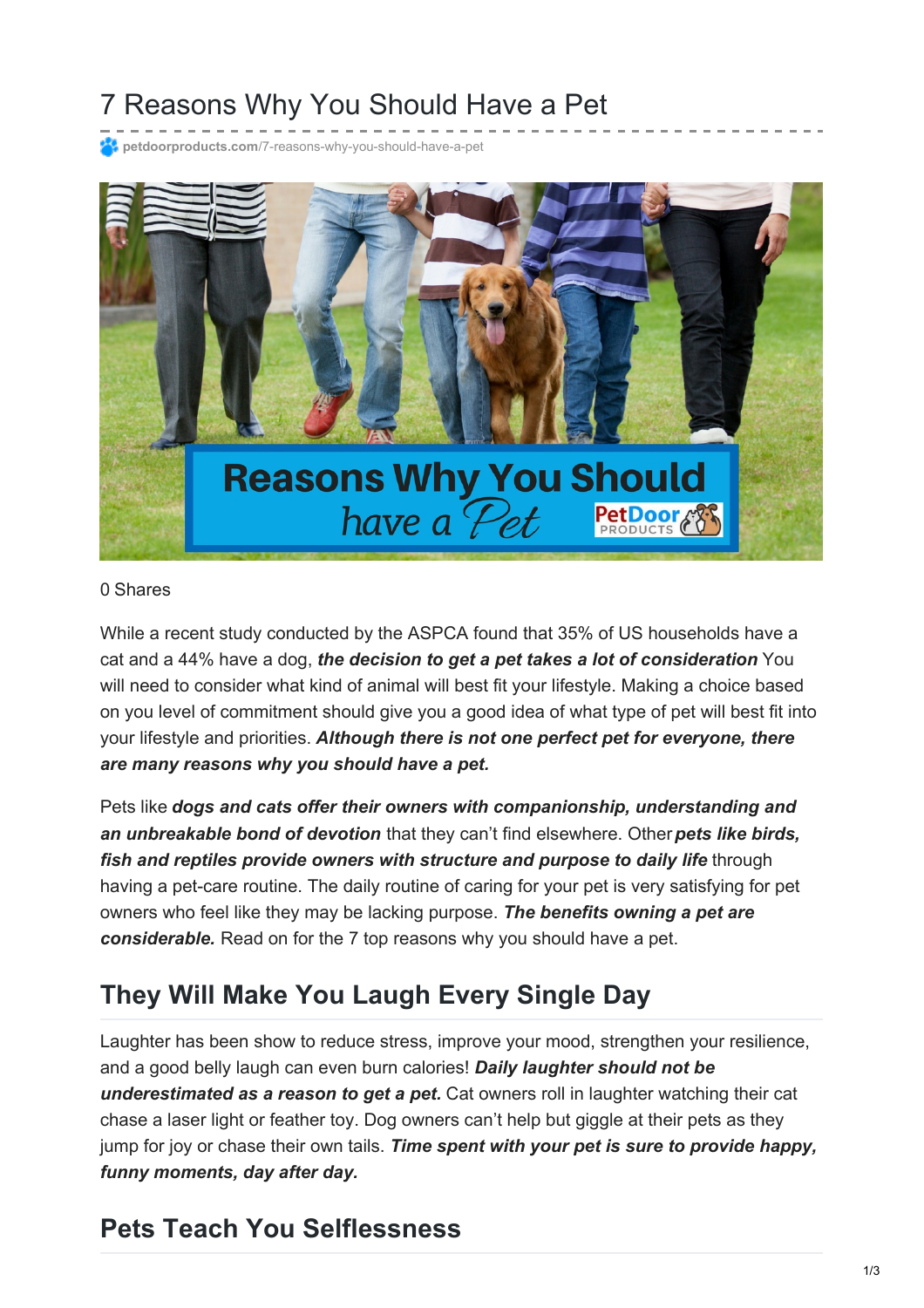Author Donald L. Hicks said "*those who teach about humanity aren't always humans*". *Pets often teach their owners about selflessness in a more profound way than another person could.* When pet owners have a strong bond with their pets, they will do anything to help them when they are hungry or in need of medical attention. As humans, we understand that the very survival of our pets is in our hands. *Owning a pet teaches us the value of selflessness.*

#### **A Pet Can Help Make New Friends**

Instead of retreating to your comfort zone, owning a pet will introduce you to new social situations like shared activities of other pet owners. *Pets actually work as an amazing ice breaker during everyday activities with your pet like taking you dog for a walk, a trip to the dog park or participating in pet-centered events.* Meeting other pet owners who have similar interests in person or through online forums will give pet owners who may be shy, or new in town a way to socialize and make new friends.

#### **Pets Make the Best Companions**

As we age or our relationship status changes, loneliness can lead to depression or other resulting emotional issues. Pets will always be there for you and stick with you no matter what. *A pet can give you excellent support and unmatched companionship through their natural sense of empathy with no judgment in return.* In fact, many pet owners prefer the companionship of their pet to that of other people. You will always be able to count on your loyal little buddy to be there when you need to vent, cry or just want to forget about things for a while.

## **A Pet Can Help You Get in Shape, and Stay in Shape**

Owning a pet will improve your physical, mental and emotional health. *Beyond the physical activity, mental comfort and consistent emotional support, owning a pet will actually extend your life.* The American Heart Association reports that the physical exercise you get with playtime and walking your dog attributes to the following:

- **Boosts Immunity**
- **Lowers the Risk of Obesity**
- **Improves Blood Pressure**
- **Reduces the Risk of Heart Disease**
- **Reduces the Risk of Breast Cancer**

Regardless of your age or physical ability, *owning a pet is a great way to get into shape* and be the encouragement to help you stay there.

#### **A Pet Helps Relieve Stress**

*Pet owners will attest that simply being together with their pet greatly reduces stress, depression and anxiety.* Studies have proven an increase in the stress-reducing hormones dopamine and oxytocin and a decrease in the levels of the stress-causing